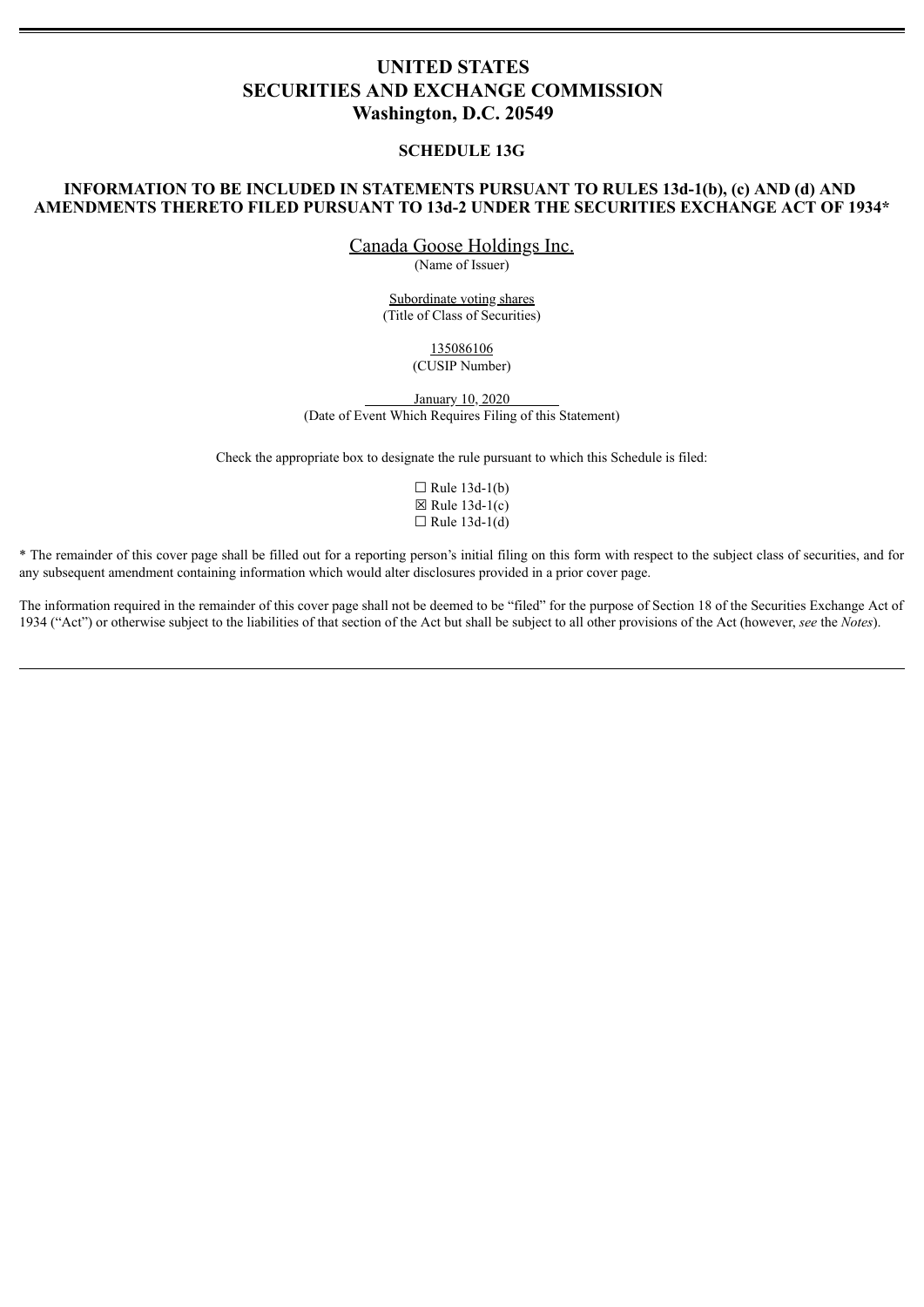|                | <b>CUSIP No. 135086106</b>                                                                           |                                                           | 13G                                                          | Page 2 of 18 Pages            |  |  |
|----------------|------------------------------------------------------------------------------------------------------|-----------------------------------------------------------|--------------------------------------------------------------|-------------------------------|--|--|
| $\vert 1$      | <b>NAME OF REPORTING PERSON</b><br>S.S. OR I.R.S. IDENTIFICATION NO. OF ABOVE PERSON (ENTITIES ONLY) |                                                           |                                                              |                               |  |  |
|                | Viking Global Investors LP                                                                           |                                                           |                                                              |                               |  |  |
| $\overline{2}$ |                                                                                                      | CHECK THE APPROPRIATE BOX IF A MEMBER OF A GROUP $^\star$ |                                                              | (a) $\Box$<br>$(b) \boxtimes$ |  |  |
| $\overline{3}$ | <b>SEC USE ONLY</b>                                                                                  |                                                           |                                                              |                               |  |  |
| 4              | Delaware                                                                                             | CITIZENSHIP OR PLACE OF ORGANIZATION                      |                                                              |                               |  |  |
|                | <b>NUMBER OF</b>                                                                                     | 5<br>$\overline{0}$                                       | <b>SOLE VOTING POWER</b>                                     |                               |  |  |
|                | <b>SHARES</b><br><b>BENEFICIALLY</b><br><b>OWNED BY</b>                                              | 6<br>3,033,186                                            | <b>SHARED VOTING POWER</b>                                   |                               |  |  |
|                | <b>EACH</b><br><b>REPORTING</b>                                                                      | $\mathbf{0}$                                              | <b>SOLE DISPOSITIVE POWER</b>                                |                               |  |  |
|                | <b>PERSON</b><br><b>WITH</b>                                                                         | 8<br>3,033,186                                            | <b>SHARED DISPOSITIVE POWER</b>                              |                               |  |  |
| 9              | 3,033,186                                                                                            |                                                           | AGGREGATE AMOUNT BENEFICIALLY OWNED BY EACH REPORTING PERSON |                               |  |  |
| 10             | CHECK BOX IF THE AGGREGATE AMOUNT IN ROW (9) EXCLUDES CERTAIN SHARES* $\Box$                         |                                                           |                                                              |                               |  |  |
| 11             | 5.2%                                                                                                 | PERCENT OF CLASS REPRESENTED BY AMOUNT IN ROW 9           |                                                              |                               |  |  |
| 12             | TYPE OF REPORTING PERSON<br>PN                                                                       |                                                           |                                                              |                               |  |  |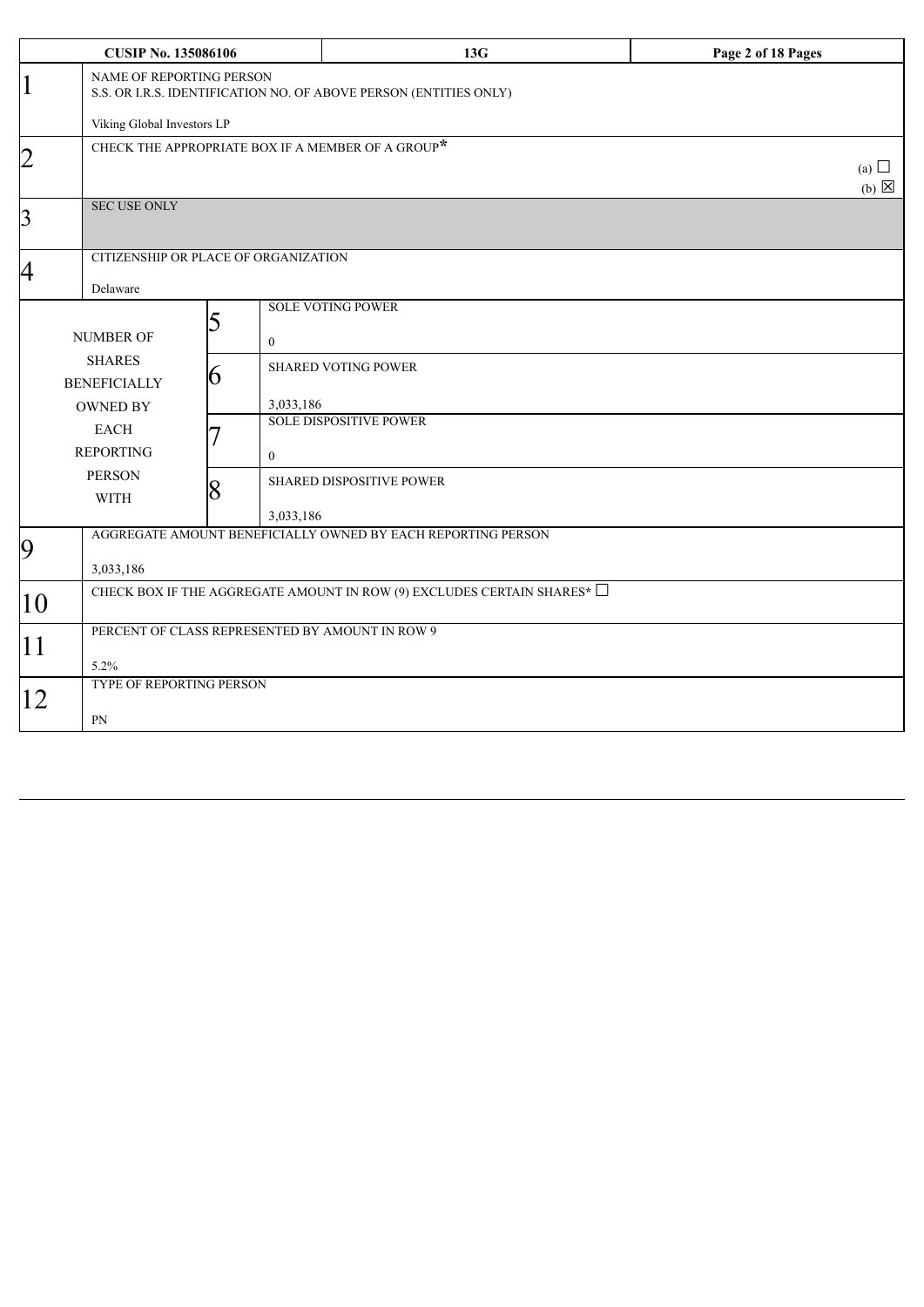| <b>CUSIP No. 135086106</b> |                                                                                               |                                                           | 13G                                                          | Page 3 of 18 Pages              |  |  |
|----------------------------|-----------------------------------------------------------------------------------------------|-----------------------------------------------------------|--------------------------------------------------------------|---------------------------------|--|--|
| $\mathbf 1$                | NAME OF REPORTING PERSON<br>S.S. OR I.R.S. IDENTIFICATION NO. OF ABOVE PERSON (ENTITIES ONLY) |                                                           |                                                              |                                 |  |  |
|                            | Viking Global Performance LLC                                                                 |                                                           |                                                              |                                 |  |  |
| $\overline{2}$             |                                                                                               | CHECK THE APPROPRIATE BOX IF A MEMBER OF A GROUP $^\star$ |                                                              | (a) $\Box$<br>$(b)$ $\boxtimes$ |  |  |
| $\overline{3}$             | <b>SEC USE ONLY</b>                                                                           |                                                           |                                                              |                                 |  |  |
| $\overline{A}$             | Delaware                                                                                      | CITIZENSHIP OR PLACE OF ORGANIZATION                      |                                                              |                                 |  |  |
|                            | <b>NUMBER OF</b>                                                                              | 5<br>$\boldsymbol{0}$                                     | <b>SOLE VOTING POWER</b>                                     |                                 |  |  |
|                            | <b>SHARES</b><br><b>BENEFICIALLY</b><br><b>OWNED BY</b>                                       | 6<br>2,180,579                                            | <b>SHARED VOTING POWER</b>                                   |                                 |  |  |
|                            | <b>EACH</b><br><b>REPORTING</b>                                                               | $\mathbf{0}$                                              | <b>SOLE DISPOSITIVE POWER</b>                                |                                 |  |  |
|                            | <b>PERSON</b><br><b>WITH</b>                                                                  | 8<br>2,180,579                                            | <b>SHARED DISPOSITIVE POWER</b>                              |                                 |  |  |
| 9                          | 2,180,579                                                                                     |                                                           | AGGREGATE AMOUNT BENEFICIALLY OWNED BY EACH REPORTING PERSON |                                 |  |  |
| 10                         | CHECK BOX IF THE AGGREGATE AMOUNT IN ROW (9) EXCLUDES CERTAIN SHARES* $\Box$                  |                                                           |                                                              |                                 |  |  |
| 11                         | PERCENT OF CLASS REPRESENTED BY AMOUNT IN ROW 9<br>3.7%                                       |                                                           |                                                              |                                 |  |  |
| 12                         | TYPE OF REPORTING PERSON<br>$\rm OO$                                                          |                                                           |                                                              |                                 |  |  |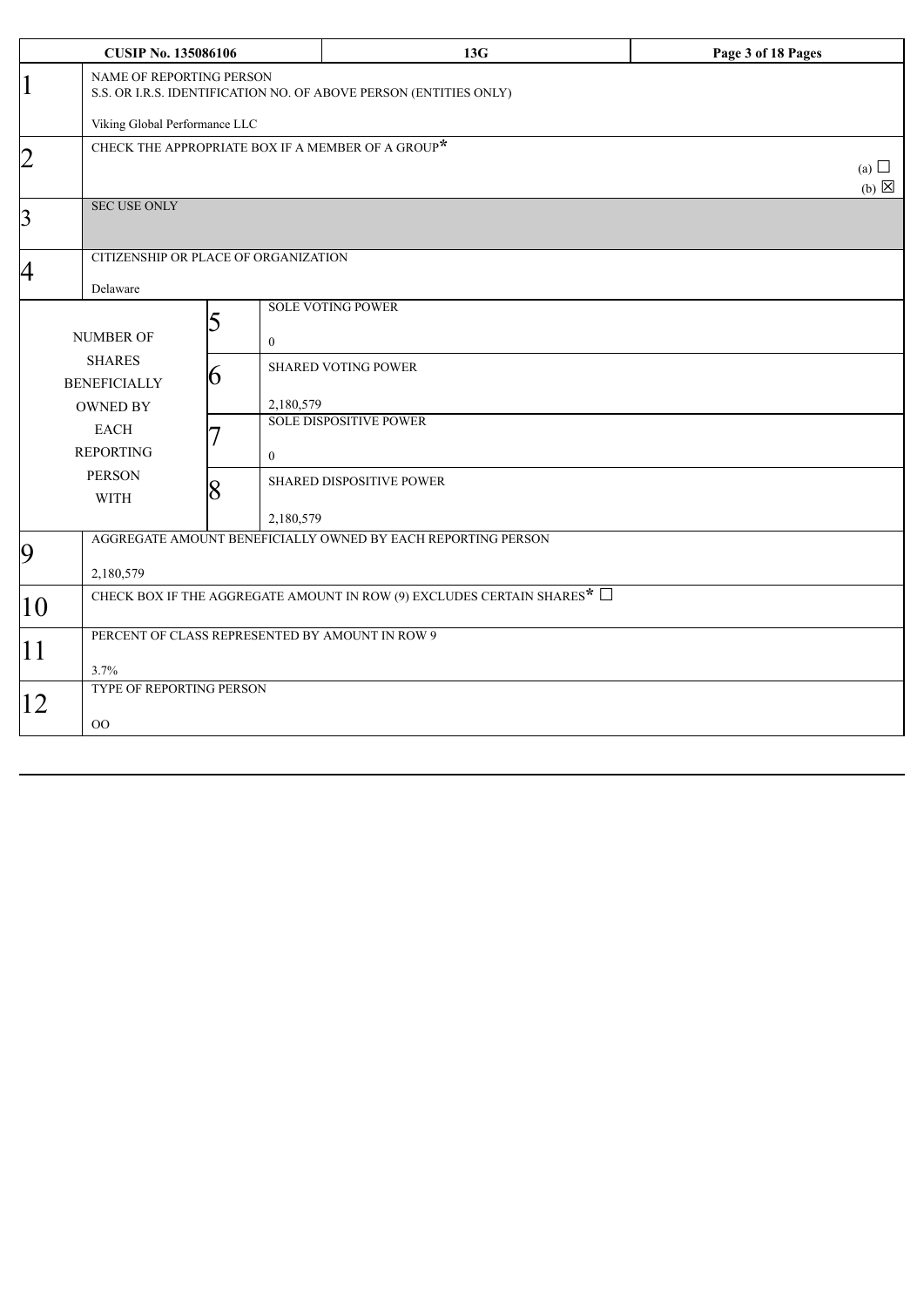| <b>CUSIP No. 135086106</b> |                                                                                          |                                                           | 13G                                                          | Page 4 of 18 Pages              |  |  |
|----------------------------|------------------------------------------------------------------------------------------|-----------------------------------------------------------|--------------------------------------------------------------|---------------------------------|--|--|
| 1                          | NAME OF REPORTING PERSON<br>I.R.S. IDENTIFICATION NO. OF ABOVE PERSON (ENTITIES ONLY)    |                                                           |                                                              |                                 |  |  |
|                            | Viking Global Equities II LP                                                             |                                                           |                                                              |                                 |  |  |
| $\overline{2}$             |                                                                                          | CHECK THE APPROPRIATE BOX IF A MEMBER OF A GROUP $^\star$ |                                                              | (a) $\Box$<br>$(b)$ $\boxtimes$ |  |  |
| $\overline{3}$             | <b>SEC USE ONLY</b>                                                                      |                                                           |                                                              |                                 |  |  |
| 4                          | Delaware                                                                                 | CITIZENSHIP OR PLACE OF ORGANIZATION                      |                                                              |                                 |  |  |
|                            | <b>NUMBER OF</b>                                                                         | 5<br>$\boldsymbol{0}$                                     | <b>SOLE VOTING POWER</b>                                     |                                 |  |  |
|                            | <b>SHARES</b><br><b>BENEFICIALLY</b><br><b>OWNED BY</b>                                  | 6<br>43,612                                               | <b>SHARED VOTING POWER</b>                                   |                                 |  |  |
|                            | <b>EACH</b><br><b>REPORTING</b>                                                          | $\mathbf{0}$                                              | <b>SOLE DISPOSITIVE POWER</b>                                |                                 |  |  |
|                            | <b>PERSON</b><br><b>WITH</b>                                                             | 8<br>43,612                                               | SHARED DISPOSITIVE POWER                                     |                                 |  |  |
| $\boldsymbol{9}$           | 43,612                                                                                   |                                                           | AGGREGATE AMOUNT BENEFICIALLY OWNED BY EACH REPORTING PERSON |                                 |  |  |
| 10                         | CHECK BOX IF THE AGGREGATE AMOUNT IN ROW (9) EXCLUDES CERTAIN SHARES <sup>*</sup> $\Box$ |                                                           |                                                              |                                 |  |  |
| 11                         | PERCENT OF CLASS REPRESENTED BY AMOUNT IN ROW 9<br>0.1%                                  |                                                           |                                                              |                                 |  |  |
| 12                         | TYPE OF REPORTING PERSON*                                                                |                                                           |                                                              |                                 |  |  |
|                            | PN                                                                                       |                                                           |                                                              |                                 |  |  |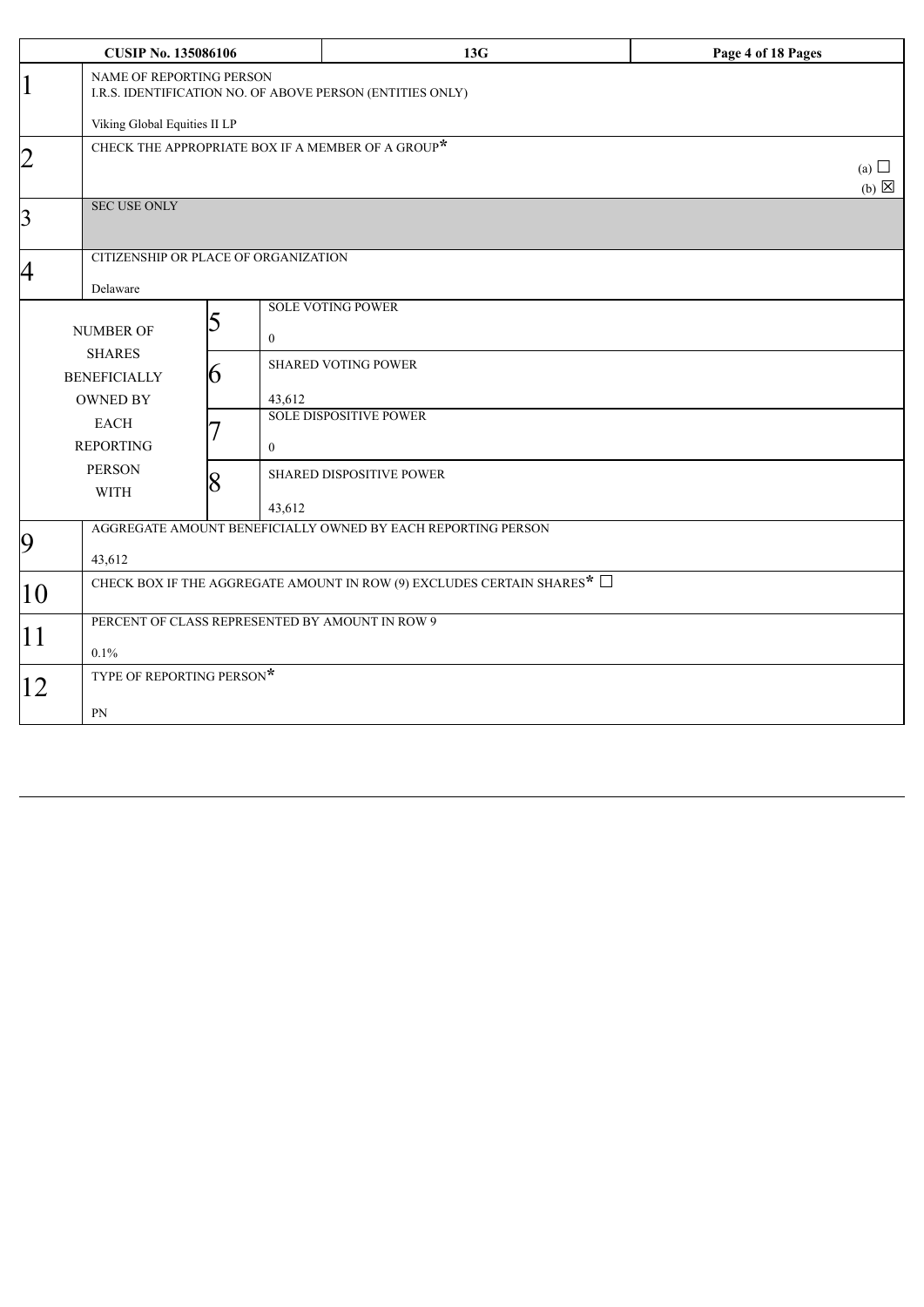|                | <b>CUSIP No. 135086106</b>                                                            |                                                           | 13G                                                          | Page 5 of 18 Pages              |  |  |
|----------------|---------------------------------------------------------------------------------------|-----------------------------------------------------------|--------------------------------------------------------------|---------------------------------|--|--|
| $\vert 1$      | NAME OF REPORTING PERSON<br>I.R.S. IDENTIFICATION NO. OF ABOVE PERSON (ENTITIES ONLY) |                                                           |                                                              |                                 |  |  |
|                | Viking Global Equities Master Ltd.                                                    |                                                           |                                                              |                                 |  |  |
| $\overline{2}$ |                                                                                       | CHECK THE APPROPRIATE BOX IF A MEMBER OF A GROUP $^\star$ |                                                              | (a) $\Box$<br>$(b)$ $\boxtimes$ |  |  |
| $\overline{3}$ | <b>SEC USE ONLY</b>                                                                   |                                                           |                                                              |                                 |  |  |
| 4              | Cayman Islands                                                                        | CITIZENSHIP OR PLACE OF ORGANIZATION                      |                                                              |                                 |  |  |
|                | <b>NUMBER OF</b>                                                                      | 5<br>$\bf{0}$                                             | <b>SOLE VOTING POWER</b>                                     |                                 |  |  |
|                | <b>SHARES</b><br><b>BENEFICIALLY</b><br><b>OWNED BY</b>                               | 6<br>2,136,967                                            | <b>SHARED VOTING POWER</b>                                   |                                 |  |  |
|                | <b>EACH</b><br><b>REPORTING</b>                                                       | $\theta$                                                  | <b>SOLE DISPOSITIVE POWER</b>                                |                                 |  |  |
|                | <b>PERSON</b><br><b>WITH</b>                                                          | 8<br>2,136,967                                            | SHARED DISPOSITIVE POWER                                     |                                 |  |  |
| 9              | 2,136,967                                                                             |                                                           | AGGREGATE AMOUNT BENEFICIALLY OWNED BY EACH REPORTING PERSON |                                 |  |  |
| 10             | CHECK BOX IF THE AGGREGATE AMOUNT IN ROW (9) EXCLUDES CERTAIN SHARES* $\Box$          |                                                           |                                                              |                                 |  |  |
| 11             | PERCENT OF CLASS REPRESENTED BY AMOUNT IN ROW 9<br>3.6%                               |                                                           |                                                              |                                 |  |  |
| 12             | TYPE OF REPORTING PERSON*<br>$\rm CO$                                                 |                                                           |                                                              |                                 |  |  |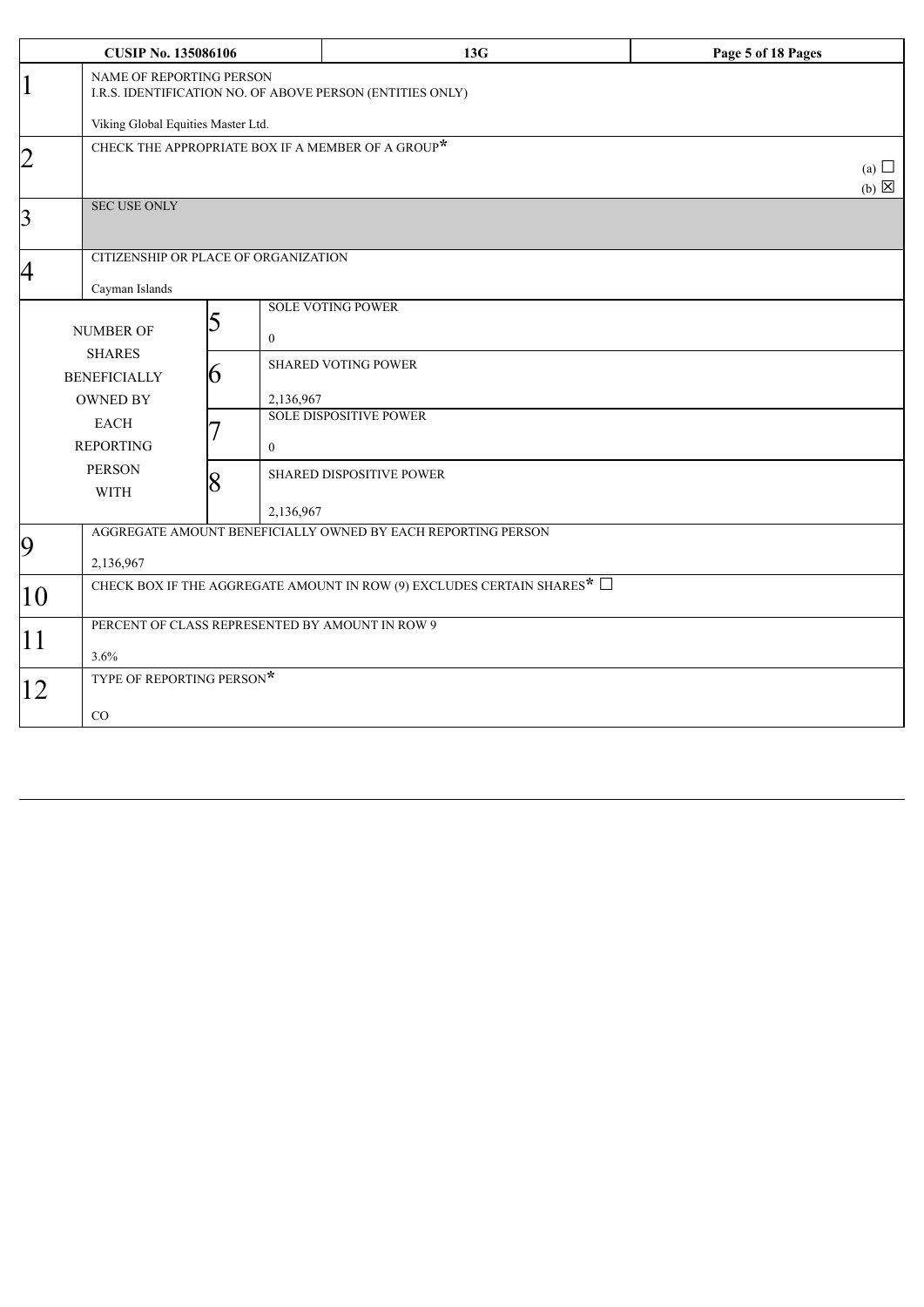|                         | <b>CUSIP No. 135086106</b>                                                                    |                                                           | 13G                                                          | Page 6 of 18 Pages            |  |  |
|-------------------------|-----------------------------------------------------------------------------------------------|-----------------------------------------------------------|--------------------------------------------------------------|-------------------------------|--|--|
| 1                       | NAME OF REPORTING PERSON<br>S.S. OR I.R.S. IDENTIFICATION NO. OF ABOVE PERSON (ENTITIES ONLY) |                                                           |                                                              |                               |  |  |
|                         | Viking Long Fund GP LLC                                                                       |                                                           |                                                              |                               |  |  |
| $ 2\>$                  |                                                                                               | CHECK THE APPROPRIATE BOX IF A MEMBER OF A GROUP $^\star$ |                                                              | (a) $\Box$<br>$(b) \boxtimes$ |  |  |
| $\overline{\mathbf{3}}$ | <b>SEC USE ONLY</b>                                                                           |                                                           |                                                              |                               |  |  |
| 4                       | Delaware                                                                                      | CITIZENSHIP OR PLACE OF ORGANIZATION                      |                                                              |                               |  |  |
|                         | <b>NUMBER OF</b>                                                                              | 5<br>$\mathbf{0}$                                         | <b>SOLE VOTING POWER</b>                                     |                               |  |  |
|                         | <b>SHARES</b><br><b>BENEFICIALLY</b><br><b>OWNED BY</b>                                       | 6<br>852,607                                              | <b>SHARED VOTING POWER</b>                                   |                               |  |  |
|                         | <b>EACH</b><br><b>REPORTING</b>                                                               | $\mathbf{0}$                                              | <b>SOLE DISPOSITIVE POWER</b>                                |                               |  |  |
|                         | <b>PERSON</b><br><b>WITH</b>                                                                  | 8<br>852,607                                              | SHARED DISPOSITIVE POWER                                     |                               |  |  |
| 9                       | 852,607                                                                                       |                                                           | AGGREGATE AMOUNT BENEFICIALLY OWNED BY EACH REPORTING PERSON |                               |  |  |
| 10                      | CHECK BOX IF THE AGGREGATE AMOUNT IN ROW (9) EXCLUDES CERTAIN SHARES* $\Box$                  |                                                           |                                                              |                               |  |  |
| 11                      | PERCENT OF CLASS REPRESENTED BY AMOUNT IN ROW 9<br>1.5%                                       |                                                           |                                                              |                               |  |  |
| 12                      | TYPE OF REPORTING PERSON<br>$00\,$                                                            |                                                           |                                                              |                               |  |  |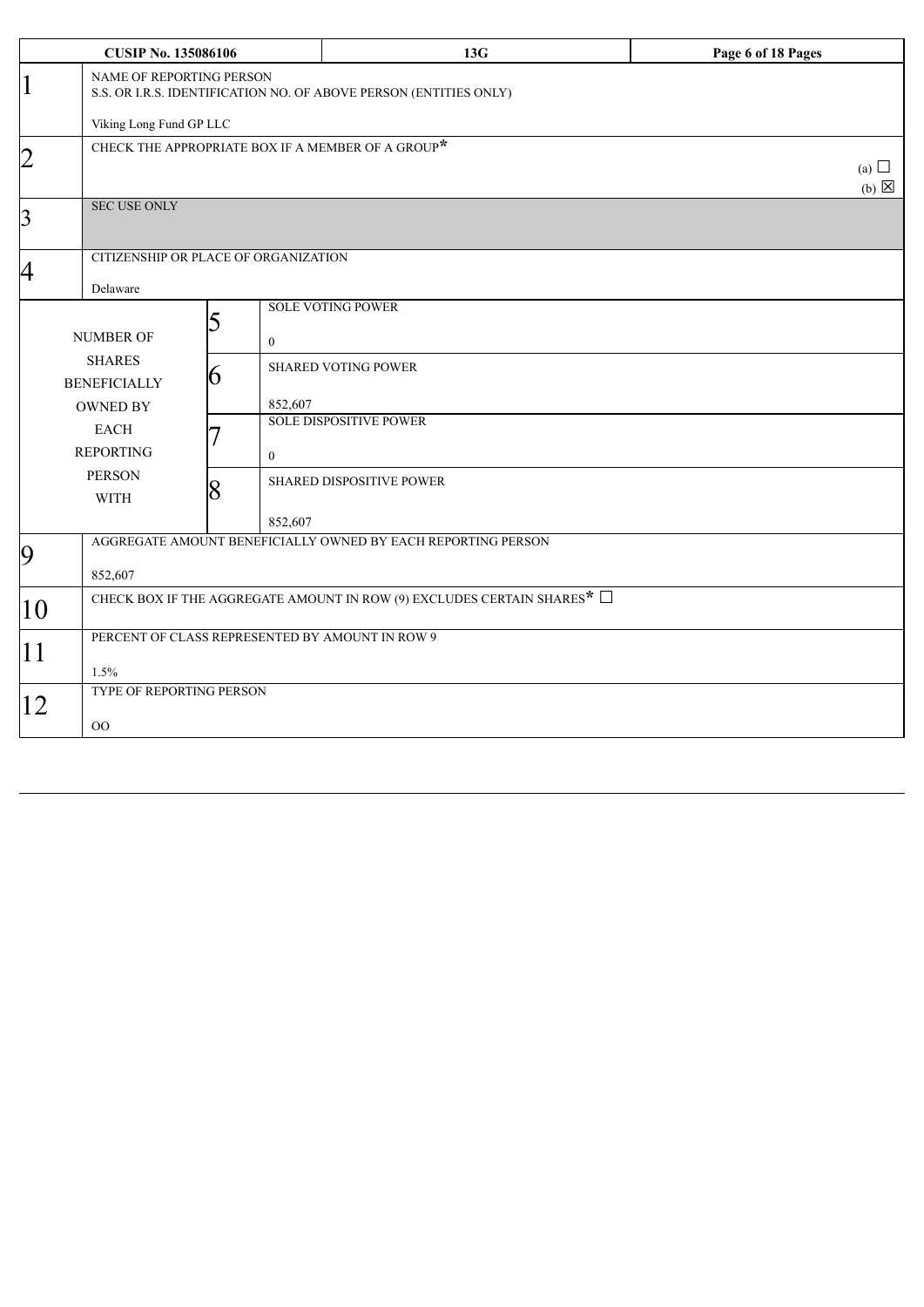| <b>CUSIP No. 135086106</b> |                                                                                          |                                                           | 13G                                                          | Page 7 of 18 Pages            |  |  |
|----------------------------|------------------------------------------------------------------------------------------|-----------------------------------------------------------|--------------------------------------------------------------|-------------------------------|--|--|
| 1                          | NAME OF REPORTING PERSON<br>I.R.S. IDENTIFICATION NO. OF ABOVE PERSON (ENTITIES ONLY)    |                                                           |                                                              |                               |  |  |
|                            | Viking Long Fund Master Ltd.                                                             |                                                           |                                                              |                               |  |  |
| $\overline{2}$             |                                                                                          | CHECK THE APPROPRIATE BOX IF A MEMBER OF A GROUP $^\star$ |                                                              | (a) $\Box$<br>$(b) \boxtimes$ |  |  |
| $\overline{3}$             | <b>SEC USE ONLY</b>                                                                      |                                                           |                                                              |                               |  |  |
| 4                          | Cayman Islands                                                                           | CITIZENSHIP OR PLACE OF ORGANIZATION                      |                                                              |                               |  |  |
|                            | NUMBER OF                                                                                | 5<br>$\mathbf{0}$                                         | <b>SOLE VOTING POWER</b>                                     |                               |  |  |
|                            | <b>SHARES</b><br><b>BENEFICIALLY</b><br><b>OWNED BY</b>                                  | 6<br>852,607                                              | <b>SHARED VOTING POWER</b>                                   |                               |  |  |
|                            | <b>EACH</b><br><b>REPORTING</b>                                                          | $\mathbf{0}$                                              | <b>SOLE DISPOSITIVE POWER</b>                                |                               |  |  |
|                            | <b>PERSON</b><br><b>WITH</b>                                                             | 8<br>852,607                                              | SHARED DISPOSITIVE POWER                                     |                               |  |  |
| 9                          | 852,607                                                                                  |                                                           | AGGREGATE AMOUNT BENEFICIALLY OWNED BY EACH REPORTING PERSON |                               |  |  |
| 10                         | CHECK BOX IF THE AGGREGATE AMOUNT IN ROW (9) EXCLUDES CERTAIN SHARES <sup>*</sup> $\Box$ |                                                           |                                                              |                               |  |  |
| 11                         | PERCENT OF CLASS REPRESENTED BY AMOUNT IN ROW 9<br>1.5%                                  |                                                           |                                                              |                               |  |  |
| 12                         | TYPE OF REPORTING PERSON*<br>CO                                                          |                                                           |                                                              |                               |  |  |
|                            |                                                                                          |                                                           |                                                              |                               |  |  |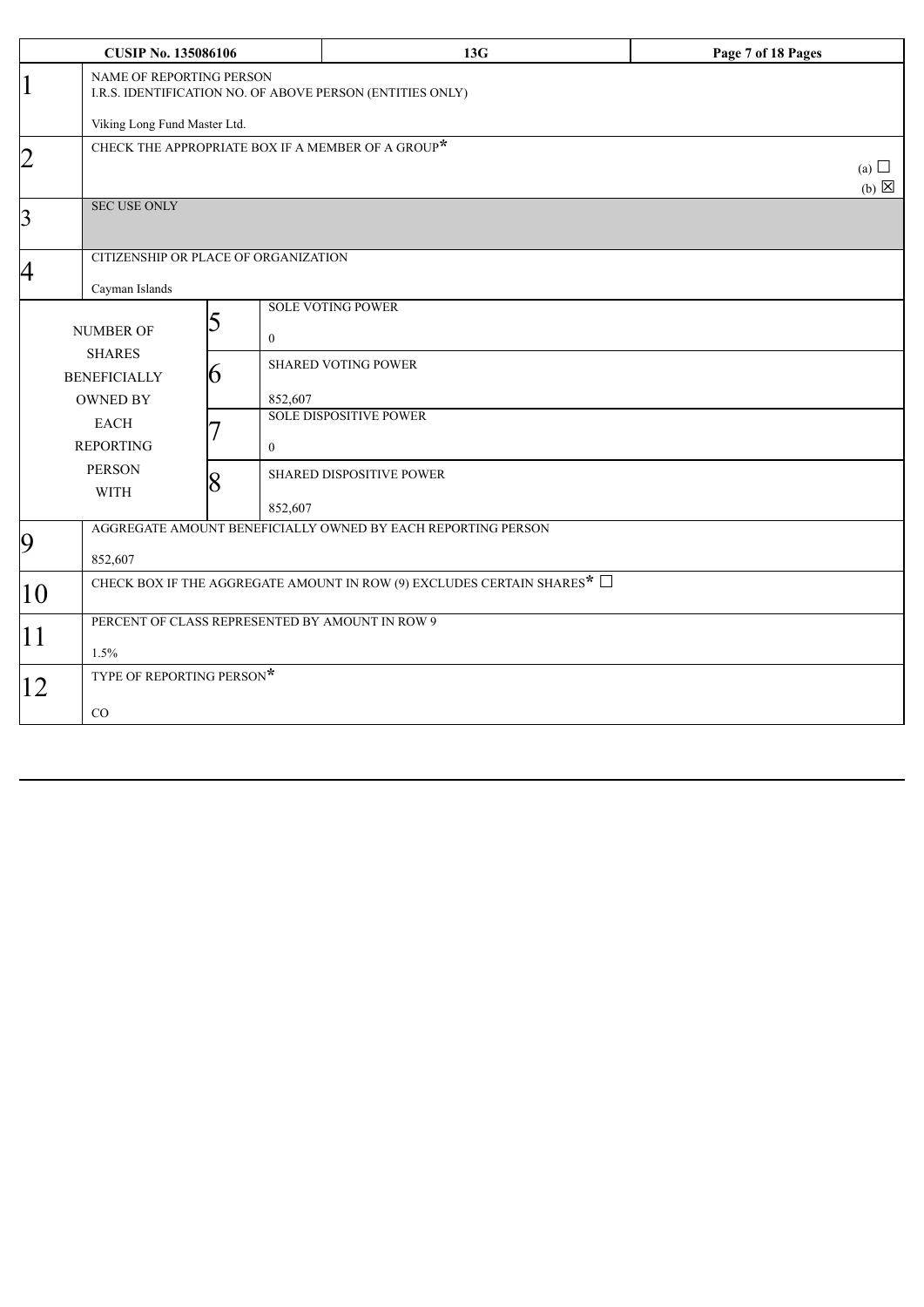| <b>CUSIP No. 135086106</b> |                                                                                       |                                                           | 13G                           | Page 8 of 18 Pages            |  |  |
|----------------------------|---------------------------------------------------------------------------------------|-----------------------------------------------------------|-------------------------------|-------------------------------|--|--|
| $\overline{1}$             | NAME OF REPORTING PERSON<br>I.R.S. IDENTIFICATION NO. OF ABOVE PERSON (ENTITIES ONLY) |                                                           |                               |                               |  |  |
|                            | O. Andreas Halvorsen                                                                  |                                                           |                               |                               |  |  |
| $\overline{2}$             |                                                                                       | CHECK THE APPROPRIATE BOX IF A MEMBER OF A GROUP $^\star$ |                               | (a) $\Box$<br>$(b) \boxtimes$ |  |  |
| $\overline{3}$             | <b>SEC USE ONLY</b>                                                                   |                                                           |                               |                               |  |  |
| $\overline{A}$             | Norway                                                                                | CITIZENSHIP OR PLACE OF ORGANIZATION                      |                               |                               |  |  |
|                            | <b>NUMBER OF</b><br><b>SHARES</b>                                                     | 5<br>$\mathbf{0}$                                         | <b>SOLE VOTING POWER</b>      |                               |  |  |
|                            | <b>BENEFICIALLY</b><br><b>OWNED BY</b>                                                | 6<br>3,033,186                                            | <b>SHARED VOTING POWER</b>    |                               |  |  |
|                            | <b>EACH</b><br><b>REPORTING</b>                                                       | $\mathbf{0}$                                              | <b>SOLE DISPOSITIVE POWER</b> |                               |  |  |
|                            | <b>PERSON</b><br><b>WITH</b>                                                          | 8<br>3,033,186                                            | SHARED DISPOSITIVE POWER      |                               |  |  |
| 9                          | AGGREGATE AMOUNT BENEFICIALLY OWNED BY EACH REPORTING PERSON<br>3,033,186             |                                                           |                               |                               |  |  |
| 10                         | CHECK BOX IF THE AGGREGATE AMOUNT IN ROW (9) EXCLUDES CERTAIN SHARES* $\Box$          |                                                           |                               |                               |  |  |
| 11                         | PERCENT OF CLASS REPRESENTED BY AMOUNT IN ROW 9<br>5.2%                               |                                                           |                               |                               |  |  |
| 12                         | TYPE OF REPORTING PERSON*                                                             |                                                           |                               |                               |  |  |
|                            | IN                                                                                    |                                                           |                               |                               |  |  |

Page 8 of 18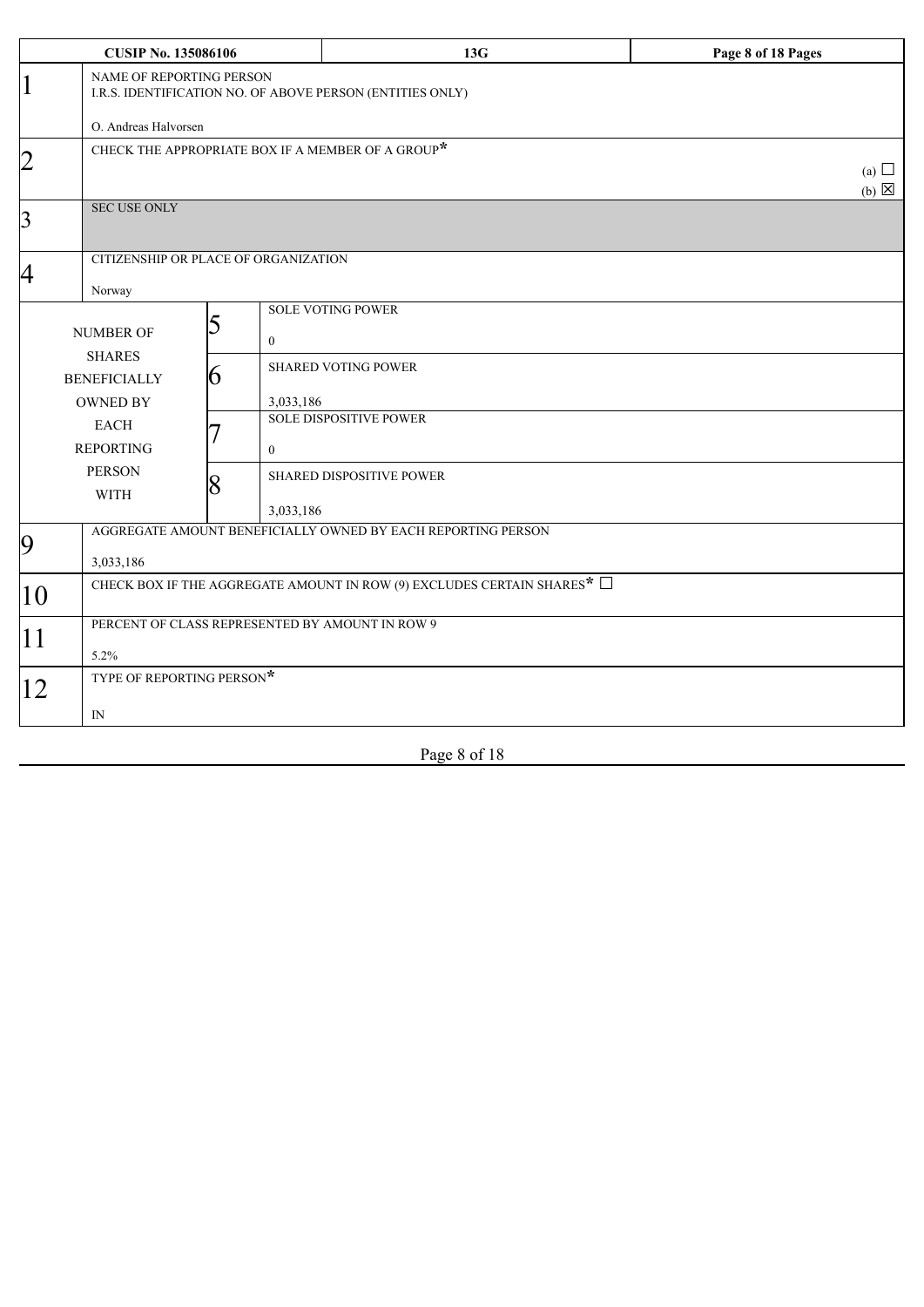|                         | <b>CUSIP No. 135086106</b>                                                            |                                                           | 13G                                                          | Page 9 of 18 Pages            |  |  |
|-------------------------|---------------------------------------------------------------------------------------|-----------------------------------------------------------|--------------------------------------------------------------|-------------------------------|--|--|
| $\vert 1$               | NAME OF REPORTING PERSON<br>I.R.S. IDENTIFICATION NO. OF ABOVE PERSON (ENTITIES ONLY) |                                                           |                                                              |                               |  |  |
|                         | David C. Ott                                                                          |                                                           |                                                              |                               |  |  |
| $\overline{2}$          |                                                                                       | CHECK THE APPROPRIATE BOX IF A MEMBER OF A GROUP $^\star$ |                                                              | (a) $\Box$<br>(b) $\boxtimes$ |  |  |
| $\overline{\mathbf{3}}$ | <b>SEC USE ONLY</b>                                                                   |                                                           |                                                              |                               |  |  |
| 4                       |                                                                                       | CITIZENSHIP OR PLACE OF ORGANIZATION                      |                                                              |                               |  |  |
|                         | <b>United States</b>                                                                  |                                                           |                                                              |                               |  |  |
|                         | NUMBER OF                                                                             | 5<br>$\mathbf{0}$                                         | <b>SOLE VOTING POWER</b>                                     |                               |  |  |
|                         | <b>SHARES</b><br><b>BENEFICIALLY</b>                                                  | b                                                         | <b>SHARED VOTING POWER</b>                                   |                               |  |  |
|                         | <b>OWNED BY</b>                                                                       | 3,033,186                                                 |                                                              |                               |  |  |
|                         | <b>EACH</b>                                                                           |                                                           | <b>SOLE DISPOSITIVE POWER</b>                                |                               |  |  |
|                         | <b>REPORTING</b>                                                                      | $\theta$                                                  |                                                              |                               |  |  |
|                         | <b>PERSON</b><br><b>WITH</b>                                                          | 8<br>3,033,186                                            | <b>SHARED DISPOSITIVE POWER</b>                              |                               |  |  |
|                         |                                                                                       |                                                           | AGGREGATE AMOUNT BENEFICIALLY OWNED BY EACH REPORTING PERSON |                               |  |  |
| 9                       | 3,033,186                                                                             |                                                           |                                                              |                               |  |  |
| $ 10\rangle$            | CHECK BOX IF THE AGGREGATE AMOUNT IN ROW (9) EXCLUDES CERTAIN SHARES* $\Box$          |                                                           |                                                              |                               |  |  |
| 11                      | PERCENT OF CLASS REPRESENTED BY AMOUNT IN ROW 9<br>5.2%                               |                                                           |                                                              |                               |  |  |
| 12                      | TYPE OF REPORTING PERSON*                                                             |                                                           |                                                              |                               |  |  |
|                         | $_{\rm IN}$                                                                           |                                                           |                                                              |                               |  |  |

Page 9 of 18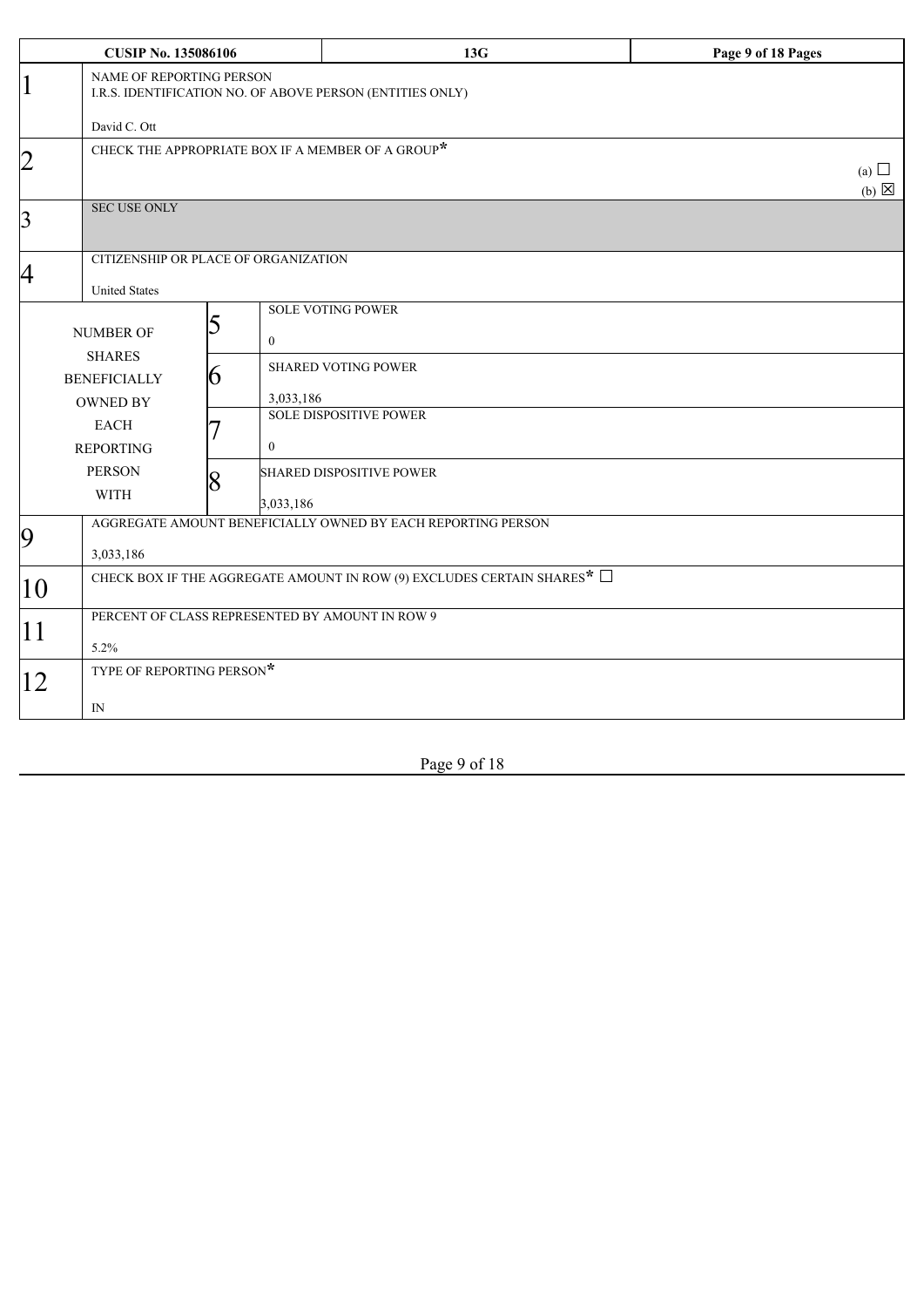|                         | <b>CUSIP No. 135086106</b>                                                            |                                                           | 13G                                                          | Page 10 of 18 Pages           |  |  |
|-------------------------|---------------------------------------------------------------------------------------|-----------------------------------------------------------|--------------------------------------------------------------|-------------------------------|--|--|
| $\vert 1$               | NAME OF REPORTING PERSON<br>I.R.S. IDENTIFICATION NO. OF ABOVE PERSON (ENTITIES ONLY) |                                                           |                                                              |                               |  |  |
|                         | Rose S. Shabet                                                                        | CHECK THE APPROPRIATE BOX IF A MEMBER OF A GROUP $^\star$ |                                                              |                               |  |  |
| $\overline{2}$          |                                                                                       |                                                           |                                                              | (a) $\Box$<br>$(b) \boxtimes$ |  |  |
| $\overline{\mathbf{3}}$ | <b>SEC USE ONLY</b>                                                                   |                                                           |                                                              |                               |  |  |
|                         |                                                                                       | CITIZENSHIP OR PLACE OF ORGANIZATION                      |                                                              |                               |  |  |
| 4                       | <b>United States</b>                                                                  |                                                           |                                                              |                               |  |  |
|                         | <b>NUMBER OF</b><br><b>SHARES</b>                                                     | 5<br>$\overline{0}$                                       | <b>SOLE VOTING POWER</b>                                     |                               |  |  |
|                         | <b>BENEFICIALLY</b>                                                                   | 6                                                         | <b>SHARED VOTING POWER</b>                                   |                               |  |  |
|                         | <b>OWNED BY</b>                                                                       | 3,033,186                                                 |                                                              |                               |  |  |
|                         | <b>EACH</b>                                                                           |                                                           | <b>SOLE DISPOSITIVE POWER</b>                                |                               |  |  |
|                         | <b>REPORTING</b>                                                                      | $\overline{0}$                                            |                                                              |                               |  |  |
|                         | <b>PERSON</b><br><b>WITH</b>                                                          | $\overline{8}$<br>3,033,186                               | SHARED DISPOSITIVE POWER                                     |                               |  |  |
|                         |                                                                                       |                                                           | AGGREGATE AMOUNT BENEFICIALLY OWNED BY EACH REPORTING PERSON |                               |  |  |
| 9                       | 3,033,186                                                                             |                                                           |                                                              |                               |  |  |
| $ 10\rangle$            | CHECK BOX IF THE AGGREGATE AMOUNT IN ROW (9) EXCLUDES CERTAIN SHARES* $\Box$          |                                                           |                                                              |                               |  |  |
|                         | PERCENT OF CLASS REPRESENTED BY AMOUNT IN ROW 9                                       |                                                           |                                                              |                               |  |  |
| 11                      | 5.2%                                                                                  |                                                           |                                                              |                               |  |  |
|                         | TYPE OF REPORTING PERSON*                                                             |                                                           |                                                              |                               |  |  |
| 12                      |                                                                                       |                                                           |                                                              |                               |  |  |
|                         | IN                                                                                    |                                                           |                                                              |                               |  |  |

Page 10 of 18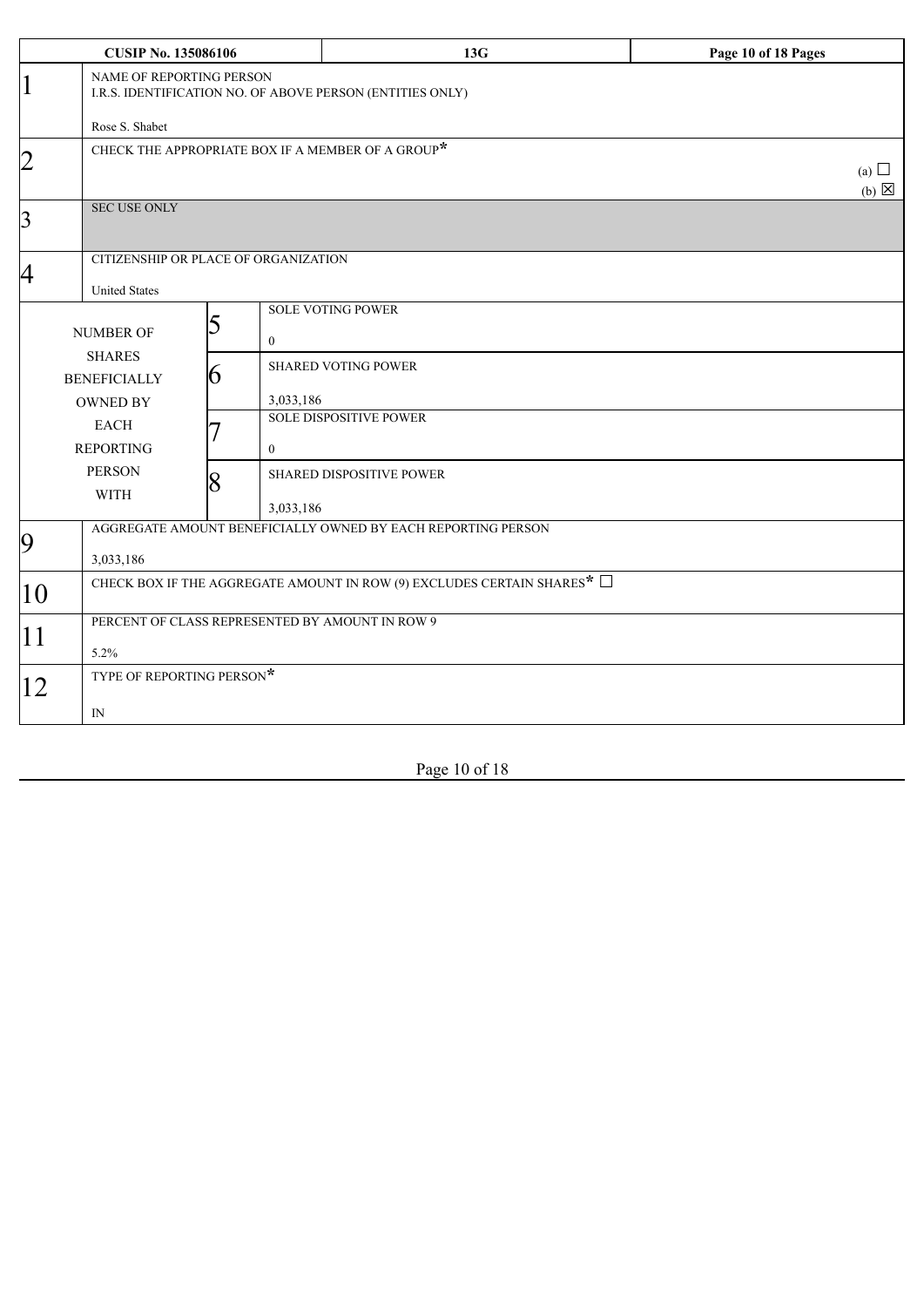| <u>Item <math>1(a)</math></u> . | Name of Issuer:                                                                                                                                                                                                                                                                                                                                           |
|---------------------------------|-----------------------------------------------------------------------------------------------------------------------------------------------------------------------------------------------------------------------------------------------------------------------------------------------------------------------------------------------------------|
|                                 | Canada Goose Holdings Inc.                                                                                                                                                                                                                                                                                                                                |
| <u>Item <math>1(b)</math></u> . | <u>Address of Issuer's Principal Executive Offices:</u>                                                                                                                                                                                                                                                                                                   |
|                                 | 250 Bowie Avenue<br>Toronto, Ontario, Canada, M6E 4Y2                                                                                                                                                                                                                                                                                                     |
| <u>Item <math>2(a)</math>.</u>  | Name of Person Filing:                                                                                                                                                                                                                                                                                                                                    |
|                                 | Viking Global Investors LP ("VGI"),<br>Viking Global Performance LLC ("VGP"),<br>Viking Global Equities II LP ("VGEII"),<br>Viking Global Equities Master Ltd. ("VGEM"),<br>Viking Long Fund GP LLC ("VLFGP"),<br>Viking Long Fund Master Ltd. ("VLFM"),<br>O. Andreas Halvorsen, David C. Ott and Rose S. Shabet (collectively, the "Reporting Persons") |
| Items $2(b)$ .                  | Address of Principal Business Office or, if none, Residence:                                                                                                                                                                                                                                                                                              |
|                                 | The business address of each of the Reporting Persons is: 55 Railroad Avenue, Greenwich, Connecticut 06830.                                                                                                                                                                                                                                               |
| <u>Items <math>2(c)</math>.</u> | Citizenship:                                                                                                                                                                                                                                                                                                                                              |

VGI and VGEII are Delaware limited partnerships; VGP and VLFGP are Delaware limited liability companies; VGEM and VLFM are Cayman Islands exempted companies; O. Andreas Halvorsen is a citizen of Norway; and David C. Ott and Rose S. Shabet are citizens of the United States.

Item 2(d). Titles of Classes of Securities:

Subordinate voting shares.

Item 2(e). CUSIP NUMBER: 135086106.

Item 3. If This Statement is Filed Pursuant to Rule 13d-1(b), or 13d-2(b) or (c), Check Whether the Person Filing is a:

- (a)  $\Box$  Broker or dealer registered under Section 15 of the Exchange Act
- (b)  $\Box$  Bank as defined in Section 3(a)(6) of the Exchange Act
- (c)  $\Box$  Insurance company as defined in Section 3(a)(19) of the Exchange Act
- (d)  $\Box$  Investment company registered under Section 8 of the Investment Company Act of 1940

Page 11 of 18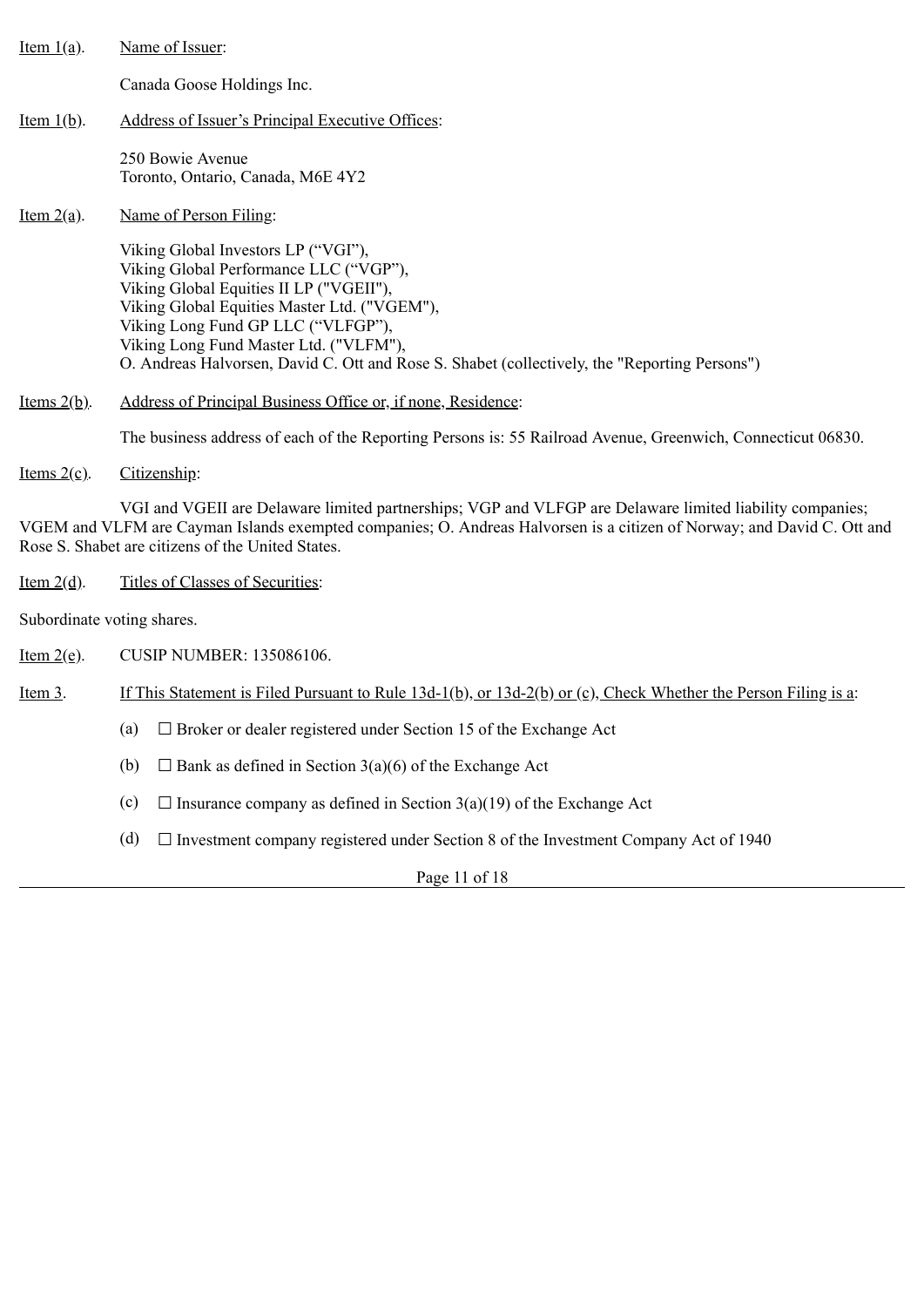- (e) ☐ Investment Adviser registered under Section 203 of the Investment Advisers Act of 1940: see Rule 13d-1(b)  $(1)(ii)(E)$
- (f)  $\Box$  Employee Benefit Plan, Pension Fund which is subject to the provisions of the Employee Retirement Income Security Act of 1974 or Endowment Fund; see Rule 13d-1(b)(1)(ii)(F)
- (g)  $\Box$  Parent holding company, in accordance with Rule 13d-1(b)(1)(ii)(G).
- (h)  $\Box$  Savings Association as defined in Section 3(b) of the Federal Deposit Insurance Act.
- (i)  $\Box$  Church Plan that is excluded from the definition of an investment company under Section 3(c)(14) of the Investment Company Act of 1940.
- (i)  $\Box$  Non-U.S. institution in accordance with Rule 240.13d-1(b)(1)(ii)(J). If filing as a non-U.S. institution in accordance with Rule  $240.13d-1(b)(1)(ii)(J)$ , please specify the type of institution:
- (k)  $\Box$  Group, in accordance with Rule 240.13d-1(b)(1)(ii)(K).

### Item 4. Ownership

# A. VGI

- (a) Amount beneficially owned: 3,033,186
- (b) Percent of Class: 5.2%
- (c) Number of shares as to which such person has:
	- (i) Sole power to vote or to direct the vote: 0
	- (ii) Shared power to vote or to direct the vote: 3,033,186
	- (iii) Sole power to dispose or to direct the disposition of: 0
	- (iv) Shared power to dispose or to direct the disposition of: 3,033,186

VGI provides managerial services to VGEII, VGEM and VLFM. VGI has the authority to dispose of and vote the shares directly owned by VGEII, VGEM and VLFM. VGI does not directly own any shares.

Page 12 of 18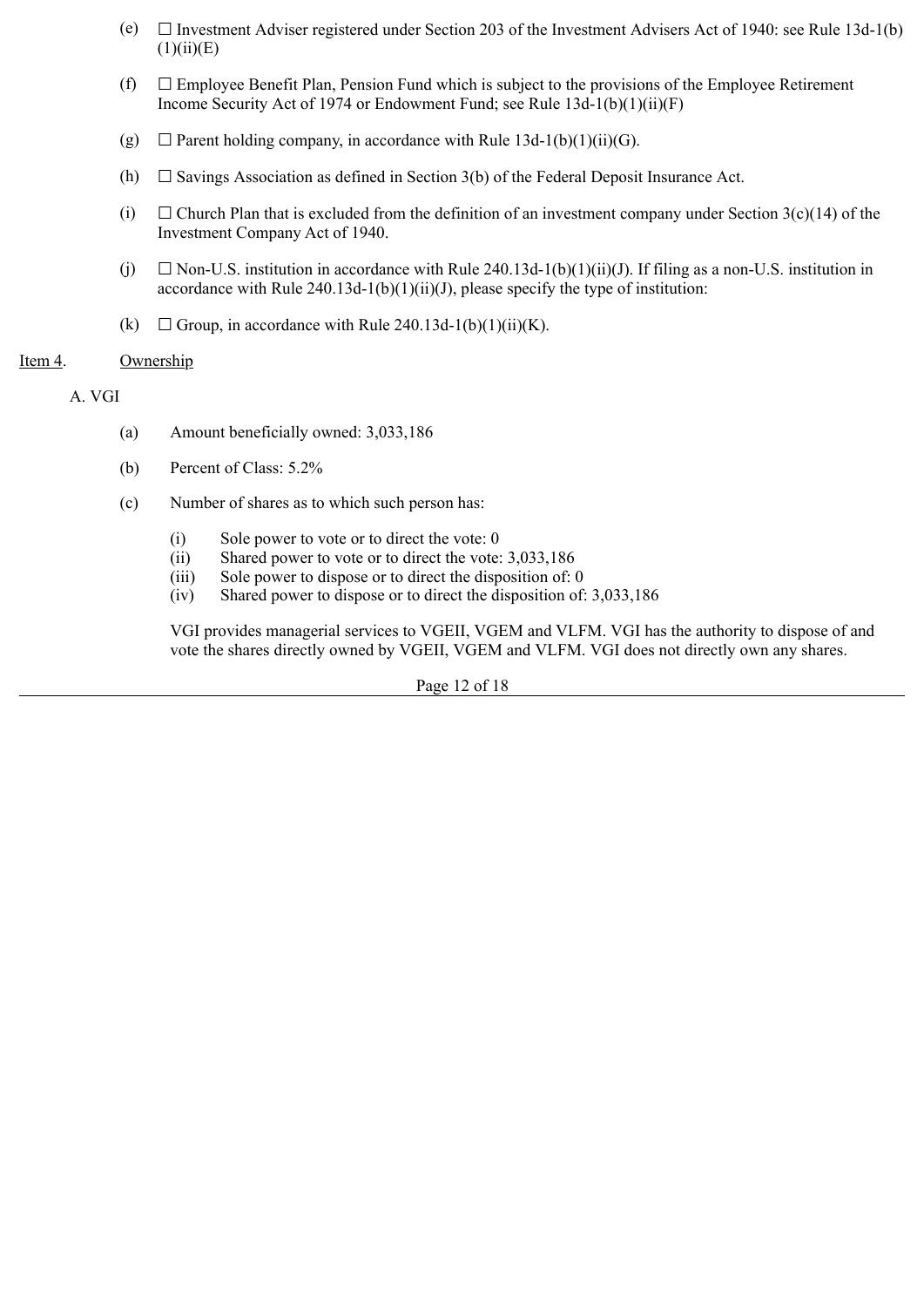Based on Rule 13d-3 of the Securities Exchange Act of 1934, as amended (the "Act"), VGI may be deemed to beneficially own the shares directly held by VGEII, VGEM and VLFM.

VGI beneficially owns 3,033,186 shares consisting of (i) 43,612 shares directly and beneficially owned by VGEII, (ii) 2,136,967 shares directly and beneficially owned by VGEM and (iii) 852,607 shares directly and beneficially owned by VLFM.

### B. VGP

- (a) Amount beneficially owned: 2,180,579
- (b) Percent of Class: 3.7%
- (c) Number of shares as to which such person has:
	- (i) Sole power to vote or to direct the vote: 0
	- (ii) Shared power to vote or to direct the vote: 2,180,579
	- (iii) Sole power to dispose or to direct the disposition of: 0
	- (iv) Shared power to dispose or to direct the disposition of: 2,180,579

VGP, as the general partner of VGEII, has the authority to dispose of and vote the shares directly owned by VGEII. VGP serves as investment manager to VGEM and has the authority to dispose of and vote the shares directly owned by VGEM. VGP does not directly own any shares.

Based on Rule 13d-3 of the Act, VGP may be deemed to beneficially own the shares directly held by VGEII and VGEM.

VGP beneficially owns 2,180,579 shares consisting of (i) 43,612 shares directly and beneficially owned by VGEII and (ii) 2,136,967 shares directly and beneficially owned by VGEM.

# C. VGEII

- (a) Amount beneficially owned: 43,612
- (b) Percent of Class: 0.1%
- (c) Number of shares as to which such person has:
	- (i) Sole power to vote or to direct the vote: 0
	- (ii) Shared power to vote or to direct the vote: 43,612
	- (iii) Sole power to dispose or to direct the disposition of: 0
	- (iv) Shared power to dispose or to direct the disposition of: 43,612

VGEII has the authority to dispose of and vote the shares directly owned by it, which power may be exercised by its general partner, VGP, and by VGI, an affiliate of VGP, which provides managerial services to VGEII.

Page 13 of 18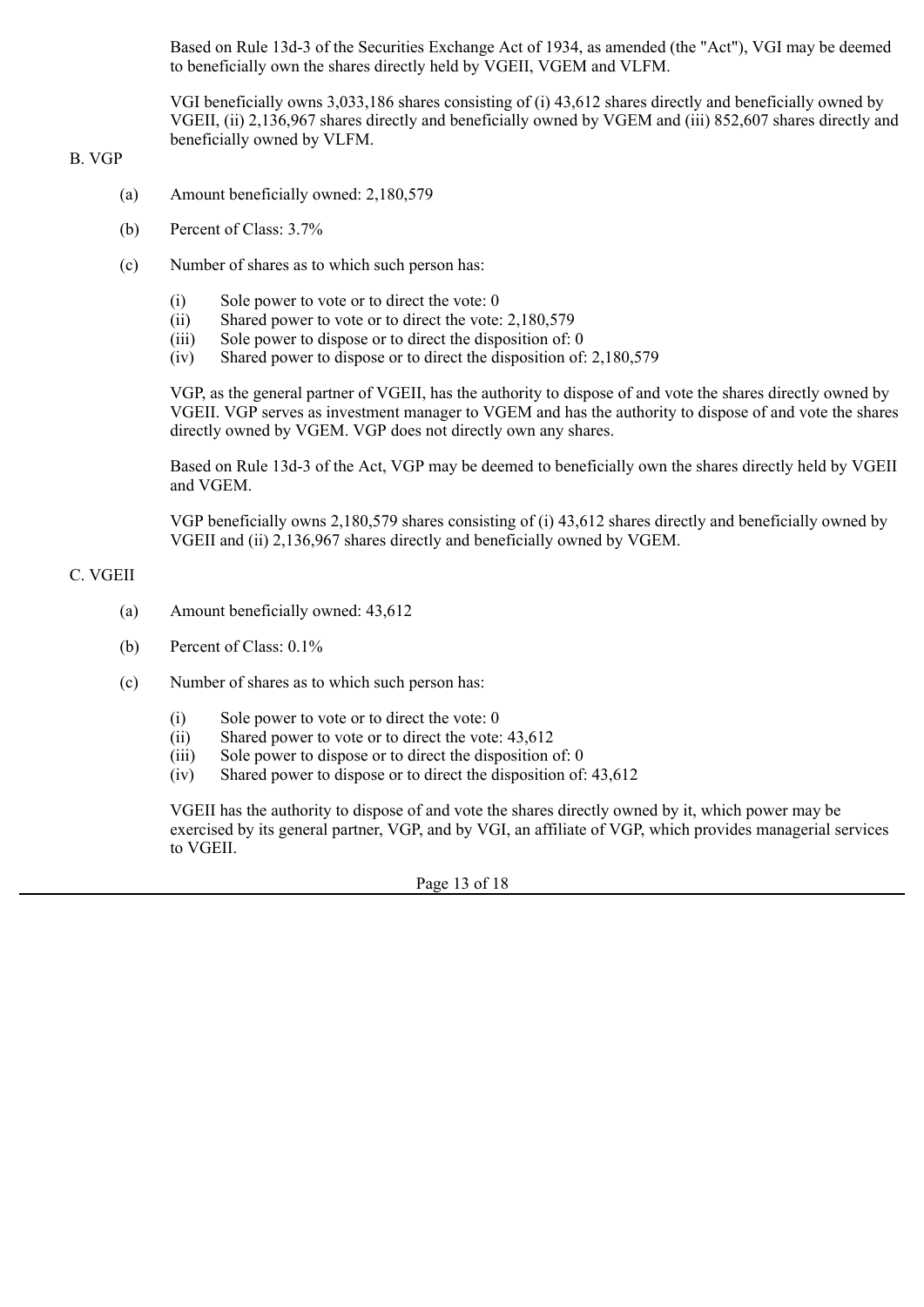# D. VGEM

- (a) Amount beneficially owned: 2,136,967
- (b) Percent of Class: 3.6%
- (c) Number of shares as to which such person has:
	- (i) Sole power to vote or to direct the vote: 0
	- (ii) Shared power to vote or to direct the vote: 2,136,967
	- (iii) Sole power to dispose or to direct the disposition of: 0
	- (iv) Shared power to dispose or to direct the disposition of: 2,136,967

VGEM has the authority to dispose of and vote the shares directly owned by it, which power may be exercised by its investment manager, VGP, and by VGI, an affiliate of VGP, which provides managerial services to VGEM. Viking Global Equities LP (a Delaware limited partnership) and Viking Global Equities III Ltd. (a Cayman Islands exempted company), through its investment in VGE III Portfolio Ltd. (a Cayman Islands exempted company), invest substantially all of their assets through VGEM.

# E. VLFGP

- (a) Amount beneficially owned: 852,607
- (b) Percent of Class: 1.5%
- (c) Number of shares as to which such person has:
	- (i) Sole power to vote or to direct the vote: 0
	- (ii) Shared power to vote or to direct the vote: 852,607
	- (iii) Sole power to dispose or to direct the disposition of: 0
	- (iv) Shared power to dispose or to direct the disposition of: 852,607

VLFGP serves as the investment manager of VLFM and has the authority to dispose of and vote the shares directly owned by VLFM. VLFGP does not directly own any shares.

Based on Rule 13d-3 of the Act, VLFGP may be deemed to beneficially own the shares directly held by VLFM.

Page 14 of 18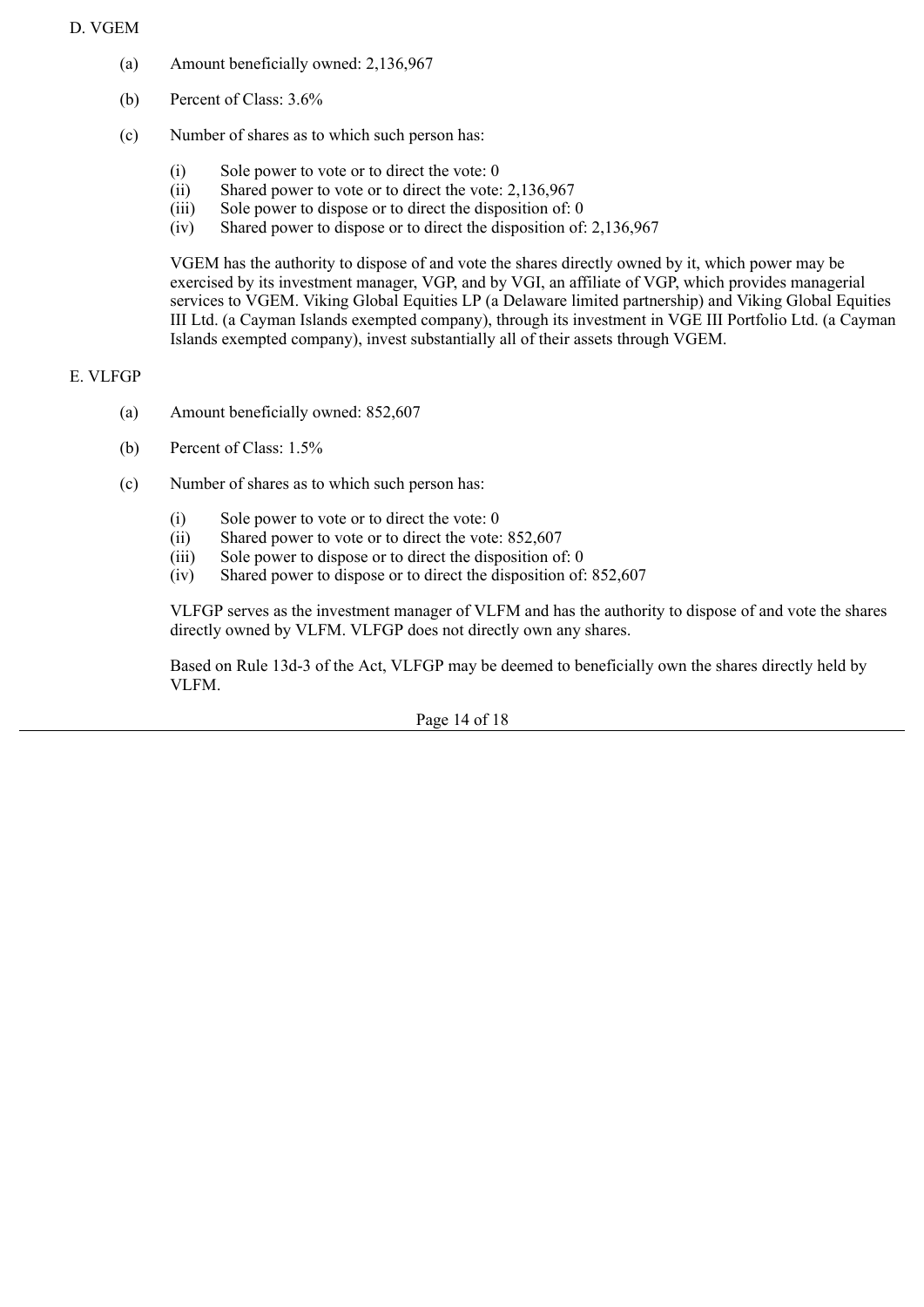# F. VLFM

- (a) Amount beneficially owned: 852,607
- (b) Percent of Class: 1.5%
- (c) Number of shares as to which such person has:
	- (i) Sole power to vote or to direct the vote: 0
	- (ii) Shared power to vote or to direct the vote: 852,607
	- (iii) Sole power to dispose or to direct the disposition of: 0
	- (iv) Shared power to dispose or to direct the disposition of: 852,607

VLFM has the authority to dispose of and vote the shares directly owned by it, which power may be exercised by its investment manager, VLFGP, and by VGI, an affiliate of VLFGP, which provides managerial services to VLFM. Viking Long Fund LP (a Delaware limited partnership) and Viking Long Fund III Ltd. (a Cayman Islands exempted company), through its investment in Viking Long Fund Intermediate LP (a Cayman Islands limited partnership), invest substantially all of their assets through VLFM.

# G. O. Andreas Halvorsen, David C. Ott and Rose S. Shabet

- (a) Amount beneficially owned: 3,033,186
- (b) Percent of Class: 5.2%
- (c) Number of shares as to which such person has:
	- (i) Sole power to vote or to direct the vote: 0
	- (ii) Shared power to vote or to direct the vote: 3,033,186
	- (iii) Sole power to dispose or to direct the disposition of: 0
	- (iv) Shared power to dispose or to direct the disposition of: 3,033,186

Mr. Halvorsen, Mr. Ott and Ms. Shabet, as Executive Committee Members of Viking Global Partners LLC, general partner of VGI, VGP and VLFGP, have shared authority to dispose of and vote the shares beneficially owned by VGI, VGP and VLFGP.

None of Mr. Halvorsen, Mr. Ott and Ms. Shabet directly owns any shares. Based on Rule 13d-3 of the Act, each may be deemed to beneficially own the shares directly held by VGEII, VGEM and VLFM.

Mr. Halvorsen, Mr. Ott and Ms. Shabet each beneficially own 3,033,186 shares consisting of (i) 43,612 shares directly and beneficially owned by VGEII, (ii) 2,136,967 shares directly and beneficially owned by VGEM and (iii) 852,607 shares directly and beneficially owned by VLFM.

### Item 5. Ownership of Five Percent or Less of a Class.

If this statement is being filed to report the fact that as of the date hereof the Reporting Persons have ceased to be the beneficial owner of more than five percent of the class of securities, check the following  $\Box$ .

Item 6. Ownership of More than Five Percent on Behalf of Another Person.

Yes, see Item 4.

Page 15 of 18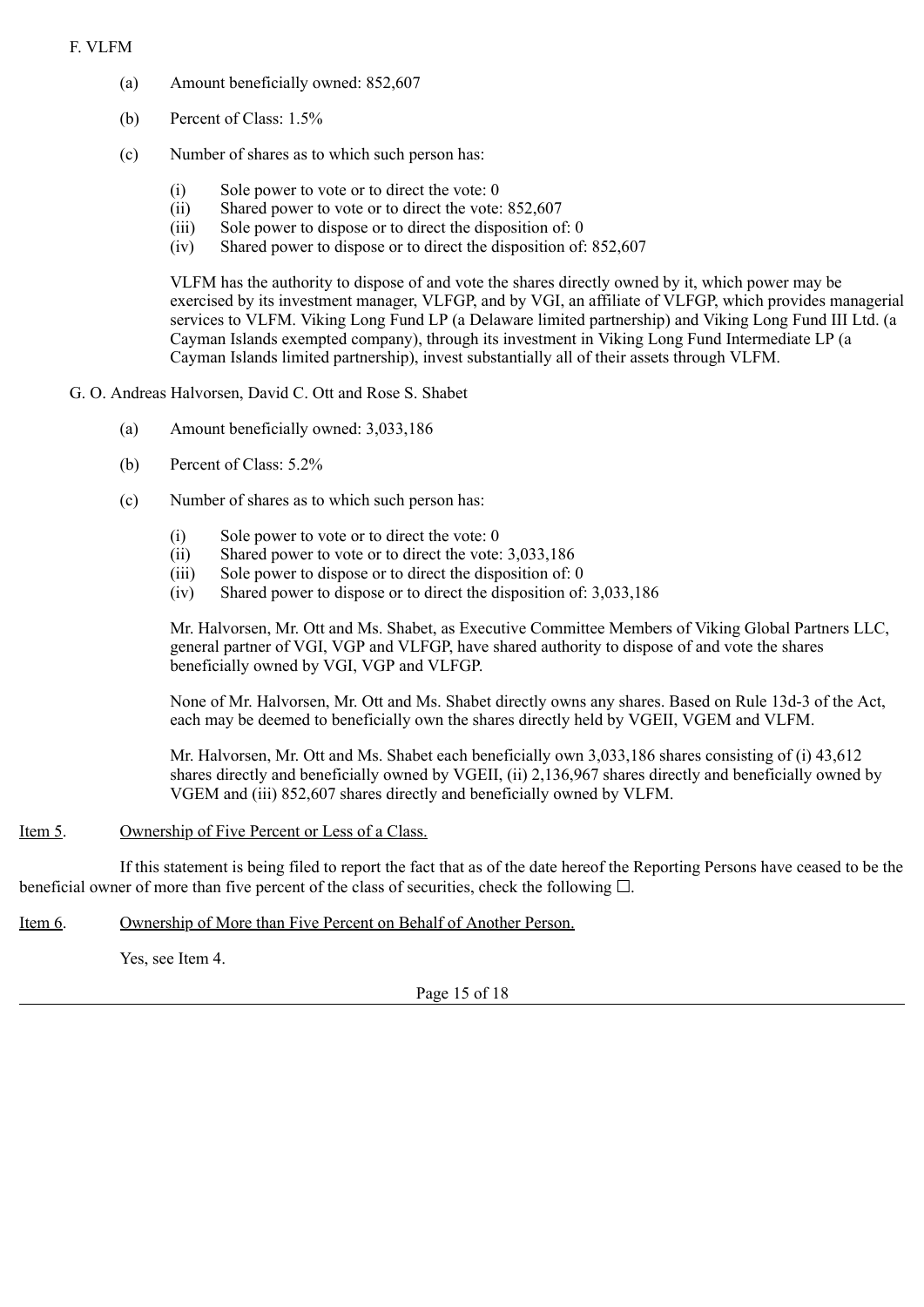| Item 7.  | <u>Identification and Classification of the Subsidiary Which Acquired the Security Being Reported on by the Parent</u><br>Holding Company.                                                                                                                           |
|----------|----------------------------------------------------------------------------------------------------------------------------------------------------------------------------------------------------------------------------------------------------------------------|
|          | Not applicable.                                                                                                                                                                                                                                                      |
| Item 8.  | Identification and Classification of Members of the Group.                                                                                                                                                                                                           |
|          | Not applicable.                                                                                                                                                                                                                                                      |
| Item 9.  | Notice of Dissolution of Group.                                                                                                                                                                                                                                      |
|          | Not applicable                                                                                                                                                                                                                                                       |
| Item 10. | Certification. (if filing pursuant to Rule $13d-1(c)$ )                                                                                                                                                                                                              |
|          | By signing below each Reporting Person certifies that, to the best of its knowledge and belief, the securities referred to<br>above were not acquired and are not held for the purpose of or with the effect of changing or influencing the control of the issuer of |

Page 16 of 18

the securities and were not acquired and not held in connection with or as a participant in any transaction having that purpose or

effect.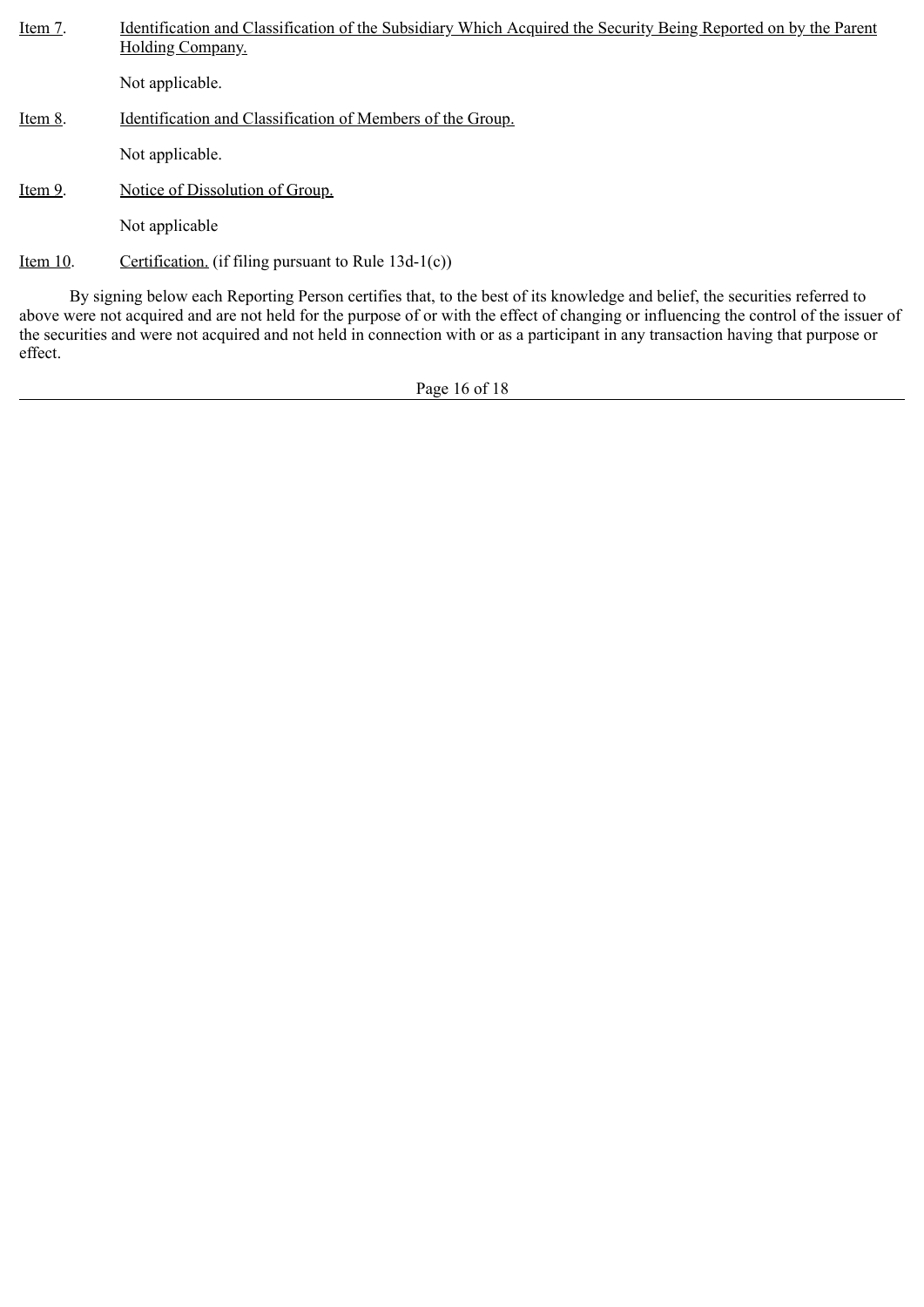### **SIGNATURES**

After reasonable inquiry and to the best of our knowledge and belief, the undersigned certify that the information set forth in this statement is true, complete and correct.

Dated: January 17, 2020

#### /s/ O. ANDREAS HALVORSEN

By: O. Andreas Halvorsen - individually and as an Executive Committee Member of VIKING GLOBAL PARTNERS LLC, on behalf of VIKING GLOBAL INVESTORS LP, and as an Executive Committee Member of VIKING GLOBAL PERFORMANCE LLC, on behalf of itself and VIKING GLOBAL EQUITIES II LP and VIKING GLOBAL EQUITIES MASTER LTD., and as an Executive Committee Member of VIKING LONG FUND GP LLC, on behalf of itself and VIKING LONG FUND MASTER LTD.

#### /s/ DAVID C. OTT

By: David C. Ott - individually and as an Executive Committee Member of VIKING GLOBAL PARTNERS LLC, on behalf of VIKING GLOBAL INVESTORS LP, and as an Executive Committee Member of VIKING GLOBAL PERFORMANCE LLC, on behalf of itself and VIKING GLOBAL EQUITIES II LP and VIKING GLOBAL EQUITIES MASTER LTD., and as an Executive Committee Member of VIKING LONG FUND GP LLC, on behalf of itself and VIKING LONG FUND MASTER LTD.

#### /s/ ROSE S. SHABET

By: Rose S. Shabet - individually and as an Executive Committee Member of VIKING GLOBAL PARTNERS LLC, on behalf of VIKING GLOBAL INVESTORS LP, and as an Executive Committee Member of VIKING GLOBAL PERFORMANCE LLC, on behalf of itself and VIKING GLOBAL EQUITIES II LP and VIKING GLOBAL EQUITIES MASTER LTD., and as an Executive Committee Member of VIKING LONG FUND GP LLC, on behalf of itself and VIKING LONG FUND MASTER LTD.

Page 17 of 18